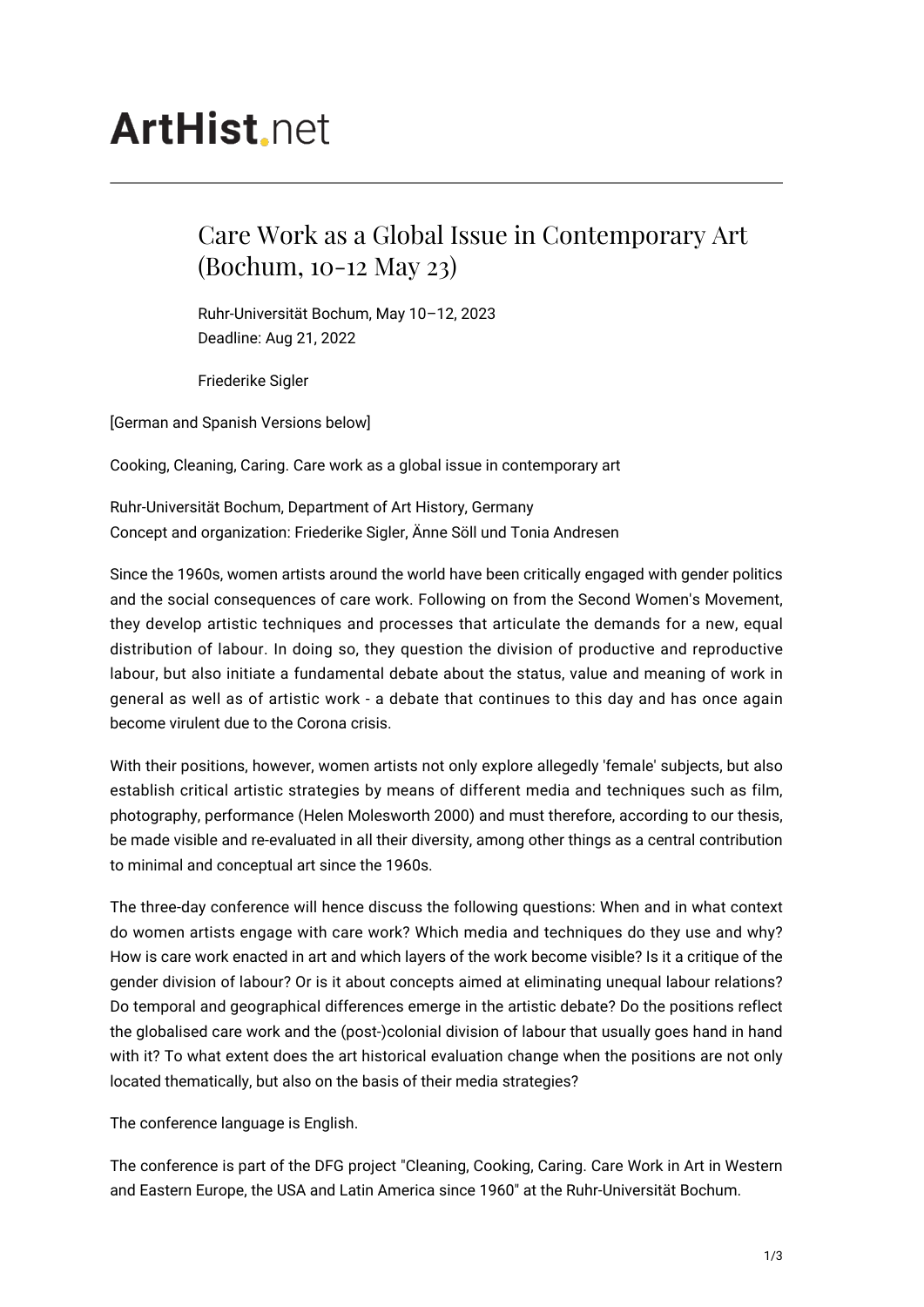Researchers are invited to apply by August 21, 2022 via email [Marius Hoffmann: Marius.Hoffmann-r8u@ruhr-uni-bochum.de] with a one-page abstract and a short CV for a presentation. Planned are presentations of 20 minutes each plus discussion.

–––––––––––––––––––––

Kochen, Putzen, Sorgen. Care-Arbeit als globales Thema zeitgenössischer Kunst

Ruhr-Universität Bochum, Kunstgeschichtliches Institut Konzipiert und organisiert von: Friederike Sigler, Änne Söll und Tonia Andresen

Seit den 1960er Jahren beschäftigen sich Künstlerinnen weltweit kritisch mit Geschlechterpolitik und den sozialen Konsequenzen von Care-Arbeit. In Anknüpfung an die Zweite Frauenbewegung entwickeln sie künstlerische Techniken und Verfahren, mit denen die Forderungen nach einer neuen, gerechten Verteilung von Arbeit artikuliert wird. Dabei wird die Trennung von produktiver und reproduktiver Arbeit infrage gestellt, aber auch eine grundsätzliche Debatte um den Status, den Wert und die Bedeutung von Arbeit allgemein sowie von künstlerischer Arbeit in Gang gesetzt – eine Debatte, die bis heute andauert und durch die Corona-Krise erneut virulent geworden ist.

Mit ihren Positionen erschließen die Künstlerinnen jedoch nicht nur vermeintlich ,weibliche' Themenbereiche, sondern etablieren mit Hilfe unterschiedlicher Medien und Techniken wie Film, Fotografie, Performance, kritische künstlerische Strategien (Helen Molesworth 2000) und müssen deshalb, so unsere These, unter anderem als zentraler Beitrag zur Minimal- und Konzeptkunst seit den 1960er Jahren in ihrer ganzen Diversität sichtbar gemacht und neu bewertet werden.

Auf der dreitägigen Konferenz sollen deshalb folgende Fragen diskutiert werden:

Wann und in welchem Kontext beschäftigen sich Künstlerinnen mit Care Arbeit? Auf welche Medien und welche Techniken greifen sie zurück und warum? Wie wird Care Arbeit in der Kunst inszeniert und welche Ebenen der Arbeit werden sichtbar? Geht es um eine Kritik an der geschlechtlichen Arbeitsteilung? Oder um Konzepte, mit denen die ungleichen Arbeitsverhältnisse beseitigt werden sollen? Zeichnen sich zeitliche und geographische Unterschiede in der künstlerischen Auseinandersetzung ab? Reflektieren die Positionen die globalisierte Care Arbeit und die damit meist einhergehende (post-)koloniale Arbeitsteilung? Inwieweit verändert sich die kunsthistorische Bewertung, wenn die Positionen nicht nur thematisch, sondern auch anhand ihrer medialen Strategien verortet werden?

Die Konferenzsprache ist Englisch.

Die Konferenz ist Teil des DFG-Projekts "Putzen, Kochen, Sorgen. Care-Arbeit in der Kunst in Westund Osteuropa, den USA und Lateinamerika seit 1960" an der Ruhr-Universität Bochum.

Nachwuchsforscher**innen und Forscher**innen sind eingeladen, sich bis zum 21. August 2022 per E-Mail [Marius Hoffmann: Marius.Hoffmann-r8u@ruhr-uni-bochum.de] mit einem einseitigen Abstract und einem kurzen CV für einen Vortrag zu bewerben. Vorgesehen sind Vorträge à 20 Minuten plus Diskussion.

––––––––––––––––––––––––––